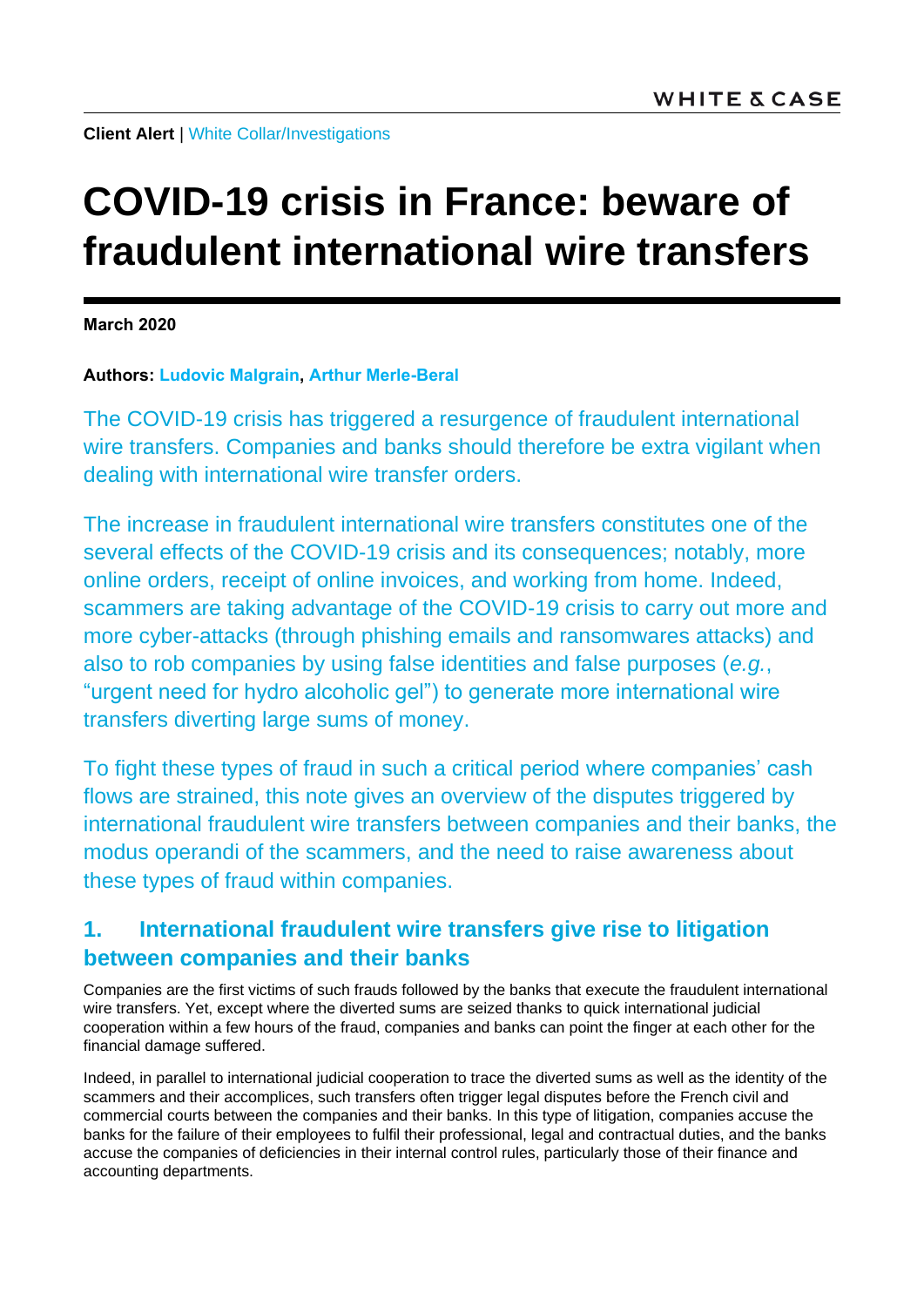In this respect, Article 1937 of the French civil code applies. Under this provision, "*a depositary must return the thing deposited only to the one who has entrusted it to him, or to the one in whose name the deposit was made, or to the one who has been designated to receive it*." Before the courts, banks are liable for the financial damage caused by international fraudulent wire transfers under this provision. Nonetheless, banks can exonerate themselves where they prove that the owner of the bank account, who allegedly requested the fraudulent wire transfer, committed an error that enabled or facilitated the execution of the fraudulent wire transfer.

Due to the differing nature of factual circumstances, the case law is not settled and courts often decide that banks and companies share responsibility and are each 50% liable for the financial damage caused.

## **2. The modus operandi of international fraudulent wire transfers and the risk of diversification of these types of fraud in the context of the COVID-19 crisis**

Generally, the way international fraudulent wire transfers work follow the same pattern: scammers target an employee in the finance or accounting department of the company through a phone call or an email purportedly sent by the CEO or the CFO of the company (i.e. someone with unquestioning authority). Such contact can also come from a purported third party whose probity cannot be questioned (for instance, a Minister or a high-ranked representative of the government) or from a regular supplier known to the employee. Scammers obtain information on the employee via internet searches; these can often reveal a great deal of information and allow the scammers to build a relationship of trust with their target.

The underlying false purpose of the wire transfer will be set out in the communications with the employee. In this respect, the COVID-19 crisis has for example created a general feeling of fear associated with a desire to help the health sector that provides scammers with plenty of material to use.

Therefore, beyond the traditional false purposes such as "confidential M&A operation", "exceptional supply", etc., scammers will not hesitate to use purposes such as "hygiene masks needed", "charity for hospitals", "charity for healthcare employees", etc. In this context, all companies in all sectors, and not just those in the medical/health fields, may face such fraudulent approaches.

Eventually, scammers ask the employee to prepare an order for an international wire transfer, which they sign and email back to the employee. The employee then sends the order to the company's bank to execute the international wire transfer. Given the sense of urgency often invoked by the fooled employee, the ingenuity of the scammers, and the apparent genuineness of the order, the robustness of the bank's internal procedures can be severely tested.

Furthermore, scammers can diversify their techniques by taking advantage of the confinement imposed by the COVID-19 crisis. We can therefore fear that more and more false invoices will be sent to companies. Again, the genuineness of these invoices may be difficult to assess because most employees are currently only communicating by email, and not face-to-face.

#### **3. Companies need to quickly raise awareness of these issues amongst their employees**

In this context, raising awareness amongst employees of the financing, accounting and compliance departments is the only way for companies to stop the continued growth and diversification of international fraudulent wire transfers. Given the large sums often in question, doing so is essential to safeguard companies' financial health and continued activity.

In this respect, it may be useful to refer to the nine principles set out in October 2018 by the French banking federation in collaboration with the French police. These principles have proved their efficiency and it is critical to keep them top of mind during the current confinement, as well as prior to vacation periods and weekends:

- Implementing and complying with internal procedures re: wire transfers
- Raising awareness of fraud risks within the company